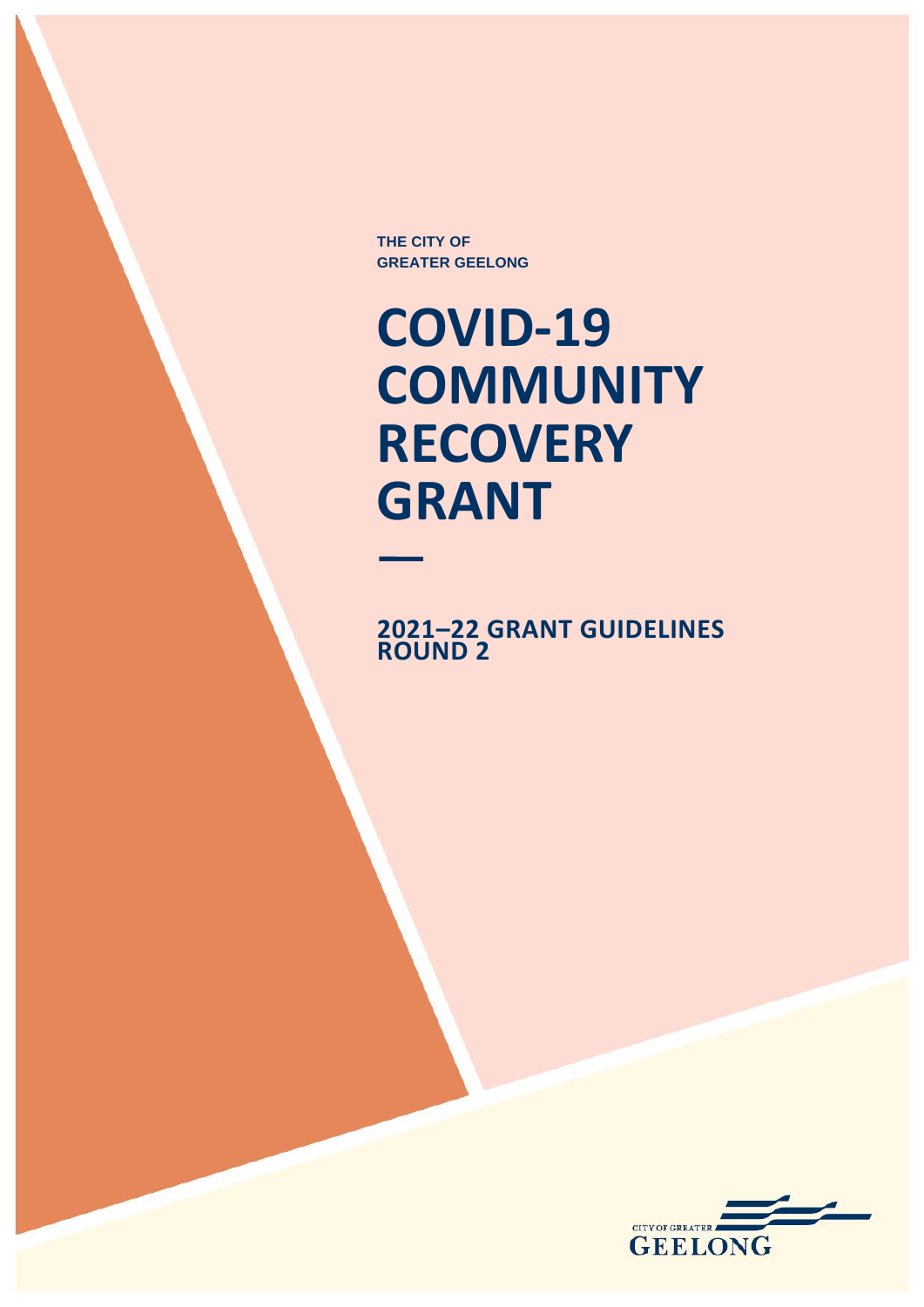## **Contents**

| Acknowledgement, promotion and marketing 10 |  |
|---------------------------------------------|--|
|                                             |  |
|                                             |  |
|                                             |  |
|                                             |  |
|                                             |  |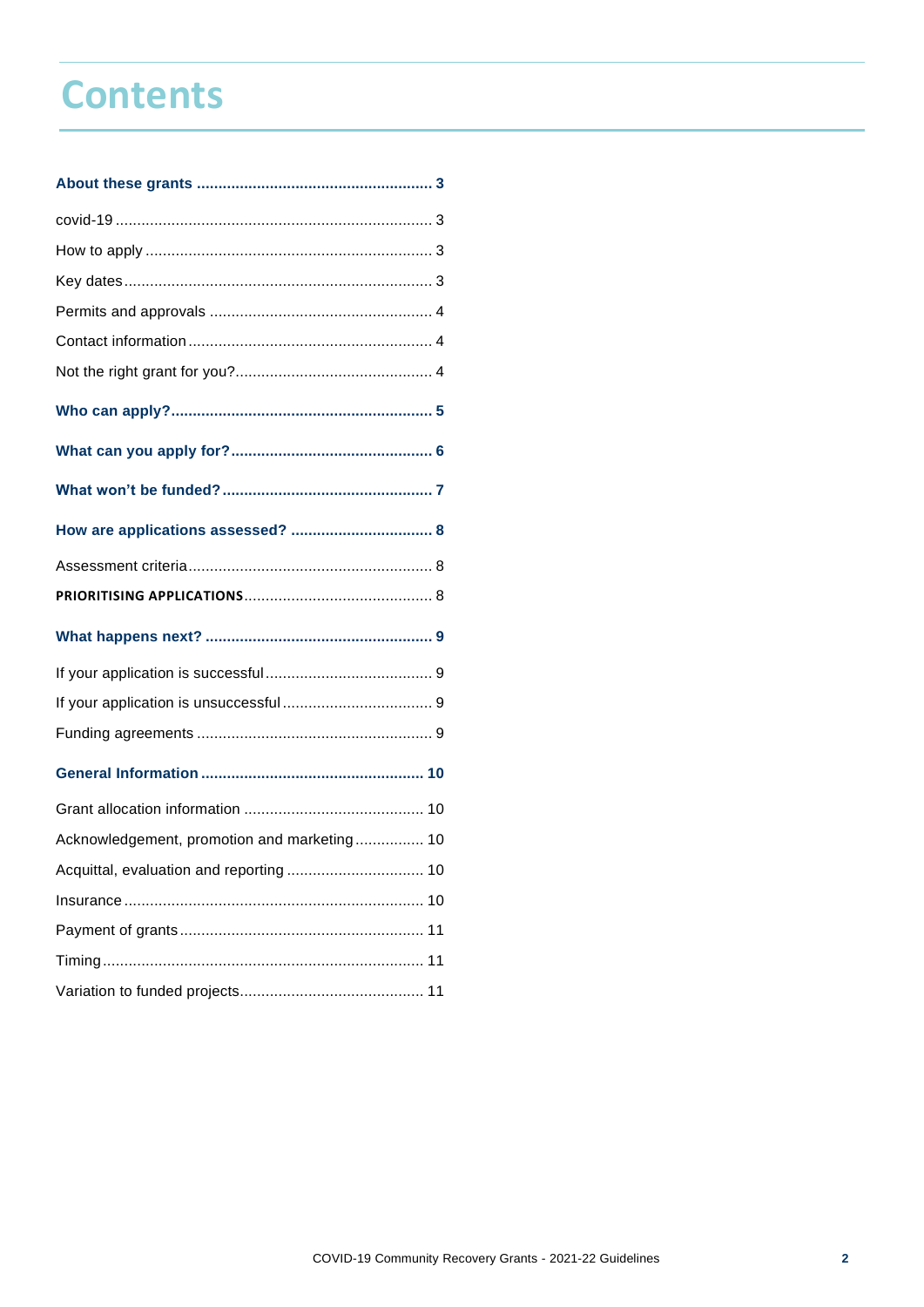# <span id="page-2-0"></span>**About these grants**

**The community recovery grants are designed to fund activities that will help community groups, clubs, and organisations to recover from the changes caused by the Coronavirus pandemic (COVID-19).**

There is a total grant pool of \$100,000 with individual grants being offered of up to \$3,000 per application. This grant aims to reduce vulnerabilities and disadvantage caused by COVID-19 by reducing barriers to participation, regenerating community projects and programs, and supporting relief efforts within the Geelong municipality.

| <b>GRANT</b>                   | <b>WHAT WILL BE FUNDED</b>                                                                                                                                                                                                                                                                                         | <b>MAXIMUM FUNDING</b><br><b>PER APPLICANT</b> |
|--------------------------------|--------------------------------------------------------------------------------------------------------------------------------------------------------------------------------------------------------------------------------------------------------------------------------------------------------------------|------------------------------------------------|
| COVID-19 Community<br>Recovery | New and existing community projects, programs, and activities that<br>will help the Greater Geelong community with recovery from the<br>COVID-19 pandemic in a way that is consistent with our<br>community-led clever and creative vision of an inclusive, diverse,<br>healthy, and socially connected community. | \$3,000                                        |
|                                | Funding will be considered for expenses that help community<br>groups and organisations deliver their services and programs in<br>line with COVID-19 restrictions, including the purchase of cleaning<br>supplies, personal protective equipment (PPE), and other required<br>items.                               |                                                |
|                                | Note: Any purchased equipment must remain the property of the<br>applicant organisation and be located within the City of Greater<br>Geelong.                                                                                                                                                                      |                                                |

### <span id="page-2-1"></span>**COVID-19**

All projects, activities or events are required to comply with the latest COVID-19 health advice and government requirements. For information about the Victorian Government's COVID-19 health advice, COVID safe settings and requirements please refer to the following sites:

[www.dhhs.vic.gov.au/coronavirus](https://www.dhhs.vic.gov.au/coronavirus)

[www.coronavirus.vic.gov.au/coronavirus-covidsafe-settings](https://www.coronavirus.vic.gov.au/coronavirus-covidsafe-settings)

Guidance for business and community event organisers for events held in Victoria is detailed here

[www.coronavirus.vic.gov.au/business-events-information-organisers](file:///C:/Users/ad10382/AppData/Roaming/Kapish/TRIM%20Explorer/PR/CL/820/838/7807684/17177533/www.coronavirus.vic.gov.au/business-events-information-organisers)

### <span id="page-2-2"></span>**HOW TO APPLY**

Applications for this grant must be made via our SmartyGrants online system.

There are two ways to access the online application form.

1. Visit the [Community Grants page at the Geelong Australia website,](https://www.geelongaustralia.com.au/grants/default.aspx) select the grant program you wish to apply for from the list, click the 'Apply online' button that appears on the page, log-in or create an account

*or*

2. Visit [https://geelong.smartygrants.com.au/applicant,](https://geelong.smartygrants.com.au/applicant) select 'current rounds' at the top right of the page, select the grant you wish to apply, log-in or create an account

then complete and submit the form.

### <span id="page-2-3"></span>**KEY DATES**

Applications will be accepted until 5.00 pm on the closing date. **Incomplete or late submissions will not be accepted.**

Applications close Monday 23 May 2022

Grant applications decided: June 2022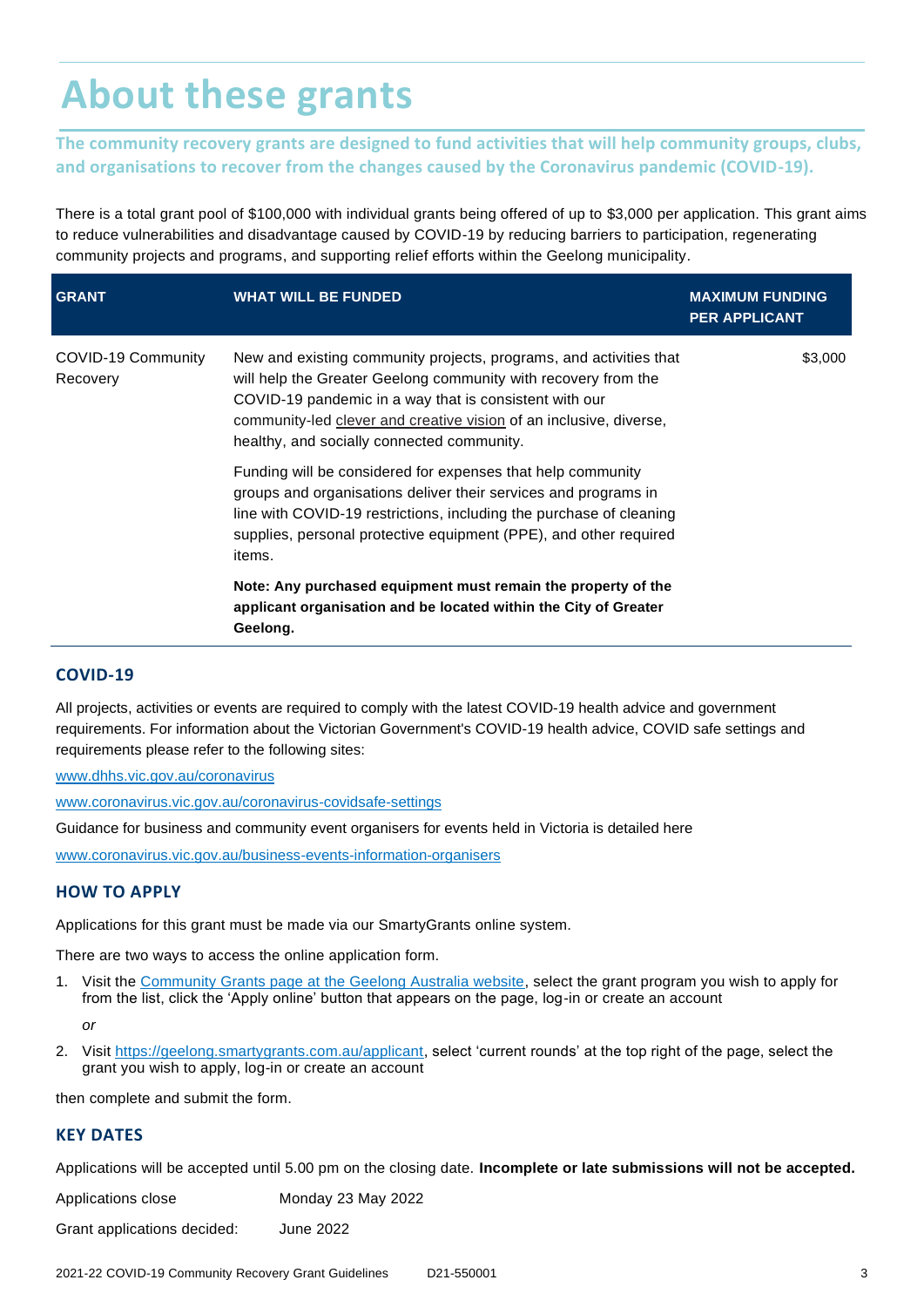#### <span id="page-3-0"></span>**PERMITS AND APPROVALS**

Some community events will require a permit to proceed. If you are organising a community event, please refer to our [Events Planning Guide](http://www.geelongaustralia.com.au/events/planning) for further information.

**Note: Permits and approvals must be obtained before you submit your application.** 

#### <span id="page-3-1"></span>**CONTACT INFORMATION**

To discuss your project or request help with the application process, please contact our grants team at [communitygrants@geelongcity.vic.gov.au,](mailto:communitygrants@geelongcity.vic.gov.au) or call our grants team on 5272 5560

### <span id="page-3-2"></span>**NOT THE RIGHT GRANT FOR YOU?**

There are a variety of other funding opportunities available through our Community Investment and Support Fund.

Find out more by visiting [www.geelongaustralia.com.au/grants](http://www.geelongaustralia.com.au/grants)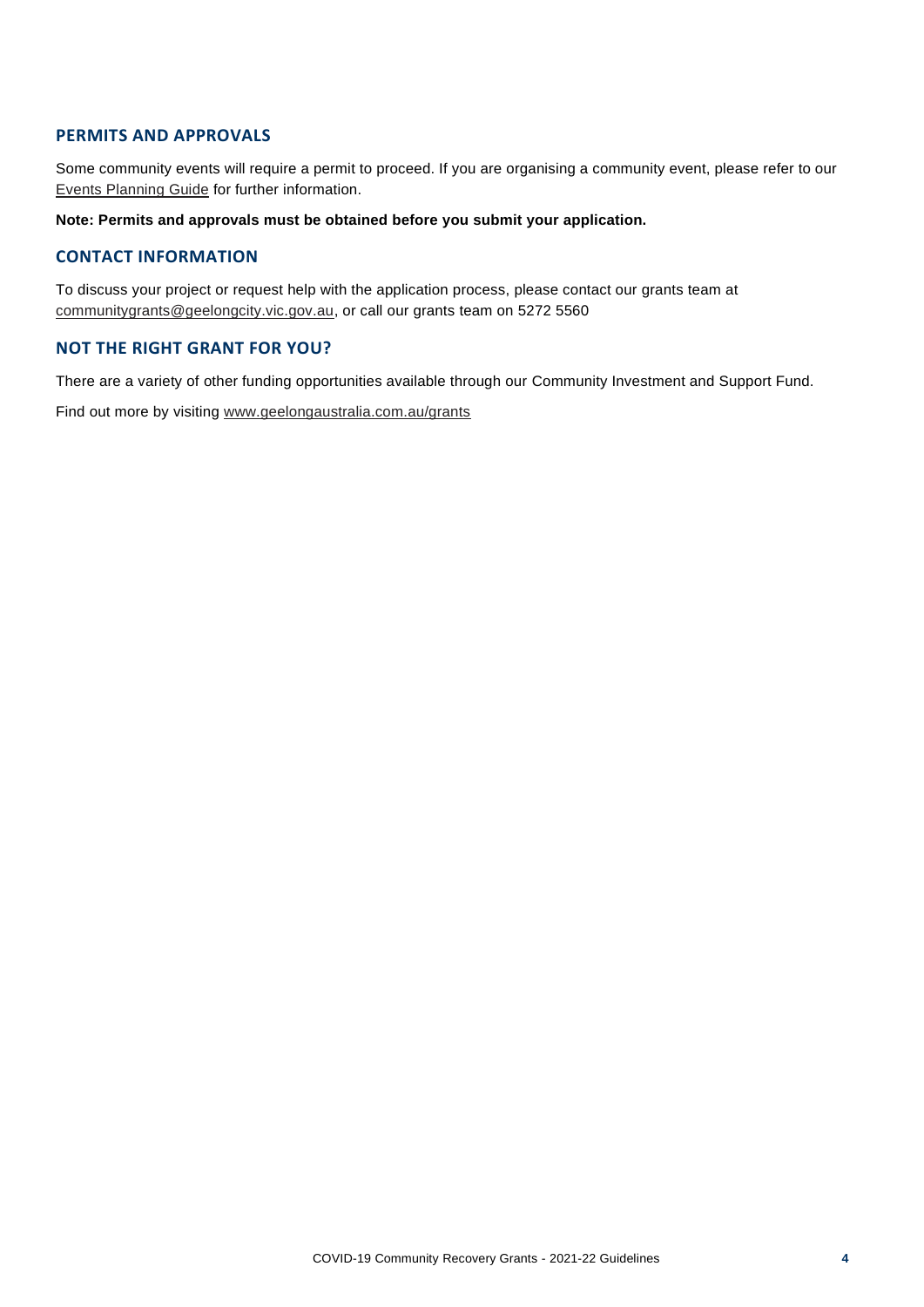# <span id="page-4-0"></span>**Who can apply?**

The following table describes who is (and isn't) eligible to apply for funding through these grants:

| <b>APPLICANT TYPE</b>                                                                                                                                                                                                       | <b>YES</b> | <b>NO</b> |
|-----------------------------------------------------------------------------------------------------------------------------------------------------------------------------------------------------------------------------|------------|-----------|
| Not-for-profit, incorporated bodies, co-operatives or associations                                                                                                                                                          | ✓          |           |
| Registered charitable organisations – refer to the Australian Charities and Not-for-profits<br>Commission                                                                                                                   |            |           |
| Unincorporated bodies with an auspice                                                                                                                                                                                       |            |           |
| Eligible applicants, as listed above, who hold an Australian Business Number (ABN) or<br>provide a Statement by a Supplier Form, available from the Australian Tax Office.                                                  |            |           |
| Profit-making organisations, commercial entities, businesses, individuals, and sole traders                                                                                                                                 |            | X         |
| Organisations with outstanding debts or arrears to the City of Greater Geelong                                                                                                                                              |            | X         |
| Organisations that have not provided a satisfactory evaluation/acquittal form for any previous<br>funding received from the City – this includes organisations that have acted as an auspice for<br>an unincorporated group |            | X         |
| Schools and learning institutions                                                                                                                                                                                           |            | X         |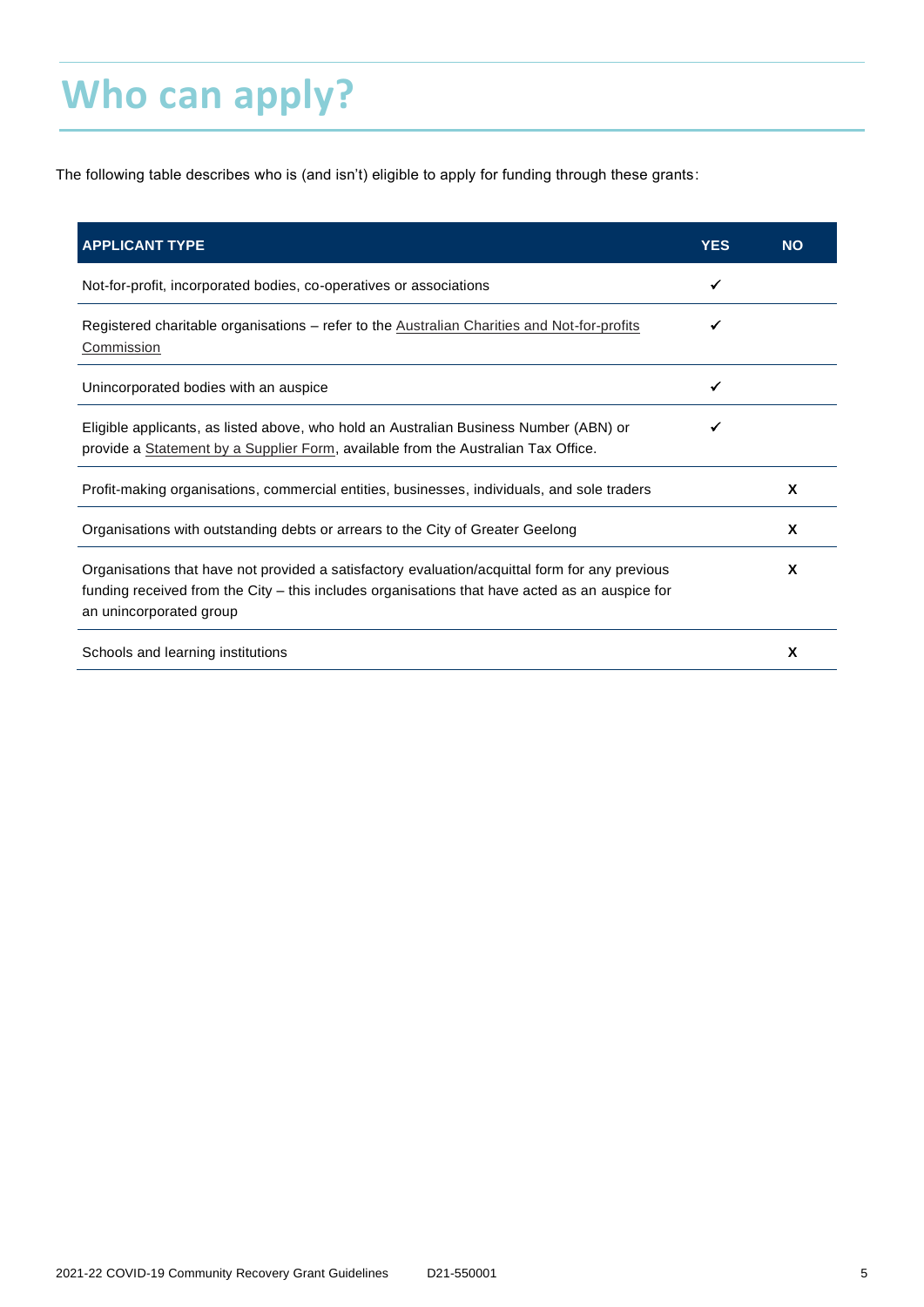# <span id="page-5-0"></span>**What can you apply for?**

The following is a list of ideas and examples that will be considered for funding. It is guide only and the list should not be considered exhaustive.

Successful projects must commence within six months of receiving funds, however applicants are encouraged to start their projects as soon as possible.

All activities must comply with the latest health advice and government restrictions, as detailed on the following websites:

- [www.dhhs.vic.gov.au/coronavirus](http://www.dhhs.vic.gov.au/coronavirus)
- [www.vic.gov.au/coronavirus-covid-19-restrictions-victoria](https://www.vic.gov.au/coronavirus-covid-19-restrictions-victoria)

We are seeking proposals that will help community groups and organisations to begin or recommence delivering projects, programs or activities that comply with COVID-19 restrictions. Applications could include, but are not limited to:

- proposals that strengthen community relationships, reduce isolation, and encourage active participation in community life.
- proposals that provide capacity-building opportunities for volunteers.
- proposals that will improve access to programs for people with all abilities.
- proposals that increase community knowledge and capacity to use and embrace digital technologies.
- proposals for programs supporting the community to recover from the impacts of COVID-19 across domains such as mental health, unemployment or underemployment, homelessness, and family violence.
- COVID-19 related expenses such as cleaning supplies, personal protection equipment, and registration facilities.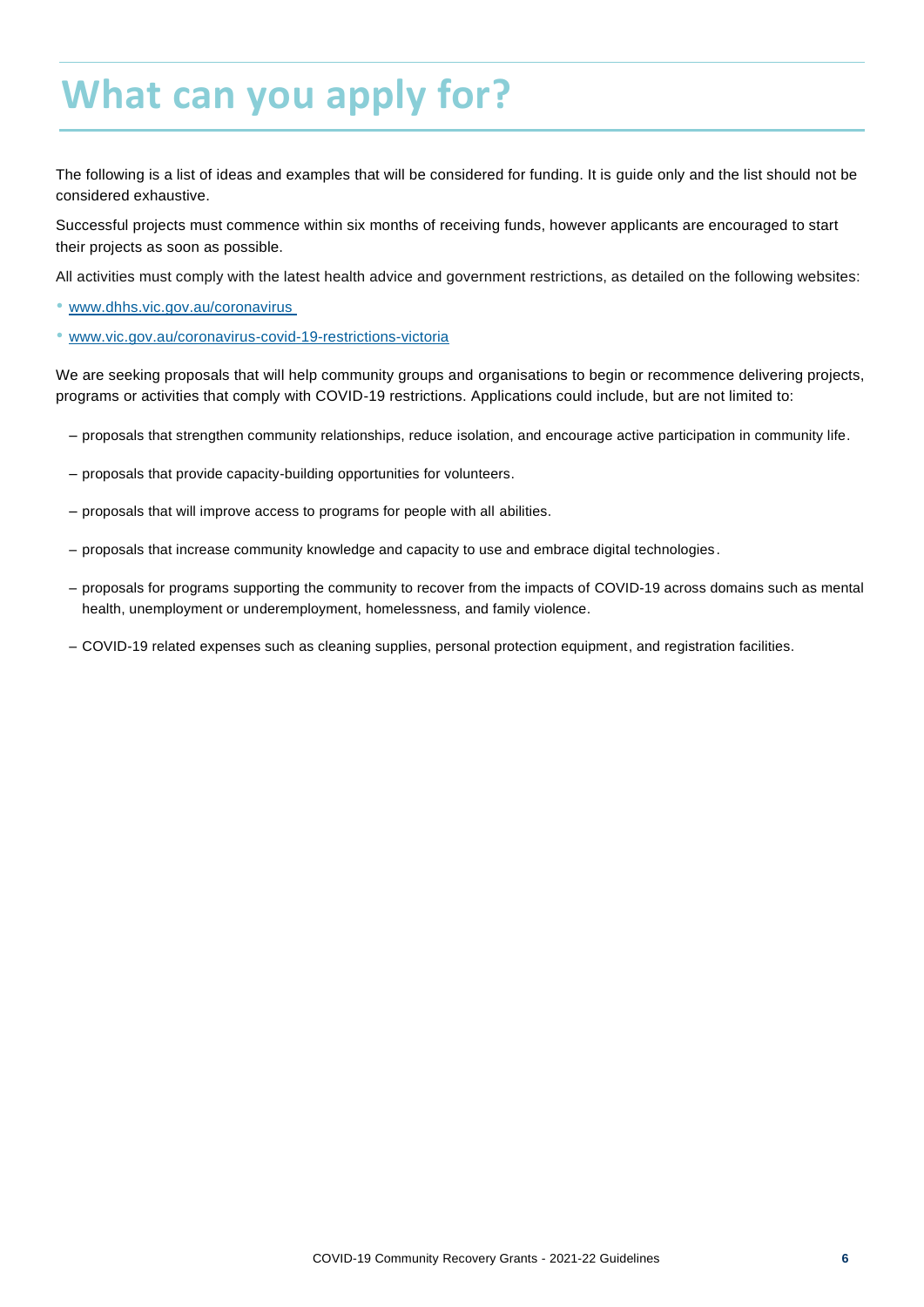# <span id="page-6-0"></span>**What won't be funded?**

The following will not be funded through this grants program:

- staff salaries and wages, although we will consider funding if the costs are related to the specific proposed project such as costs to engage an external facilitator, consultant, or contractor – if they can supply an ABN and written quote.
- cost of Council services where fees are normally charged e.g., Council rates; waste removal; building or planning permit fees; parking fees, etc.
- capital works, such as building works, major repairs, or major maintenance.
- equipment requiring installation works (e.g., plumbing electrical, carpentry) or requires building permits or permissions.
- facility/room hire for ongoing/regular activities
- facility rental/lease costs
- utility costs e.g., gas, electricity, phone expenses
- insurance costs
- requests for retrospective purchases or projects.
- fundraising events, prizes, gifts, awards, or sponsorship costs, such as trophies, medals, money, vouchers and so on.
- projects or activities that occur outside the City of Greater Geelong municipality.
- activities aimed at promoting political views.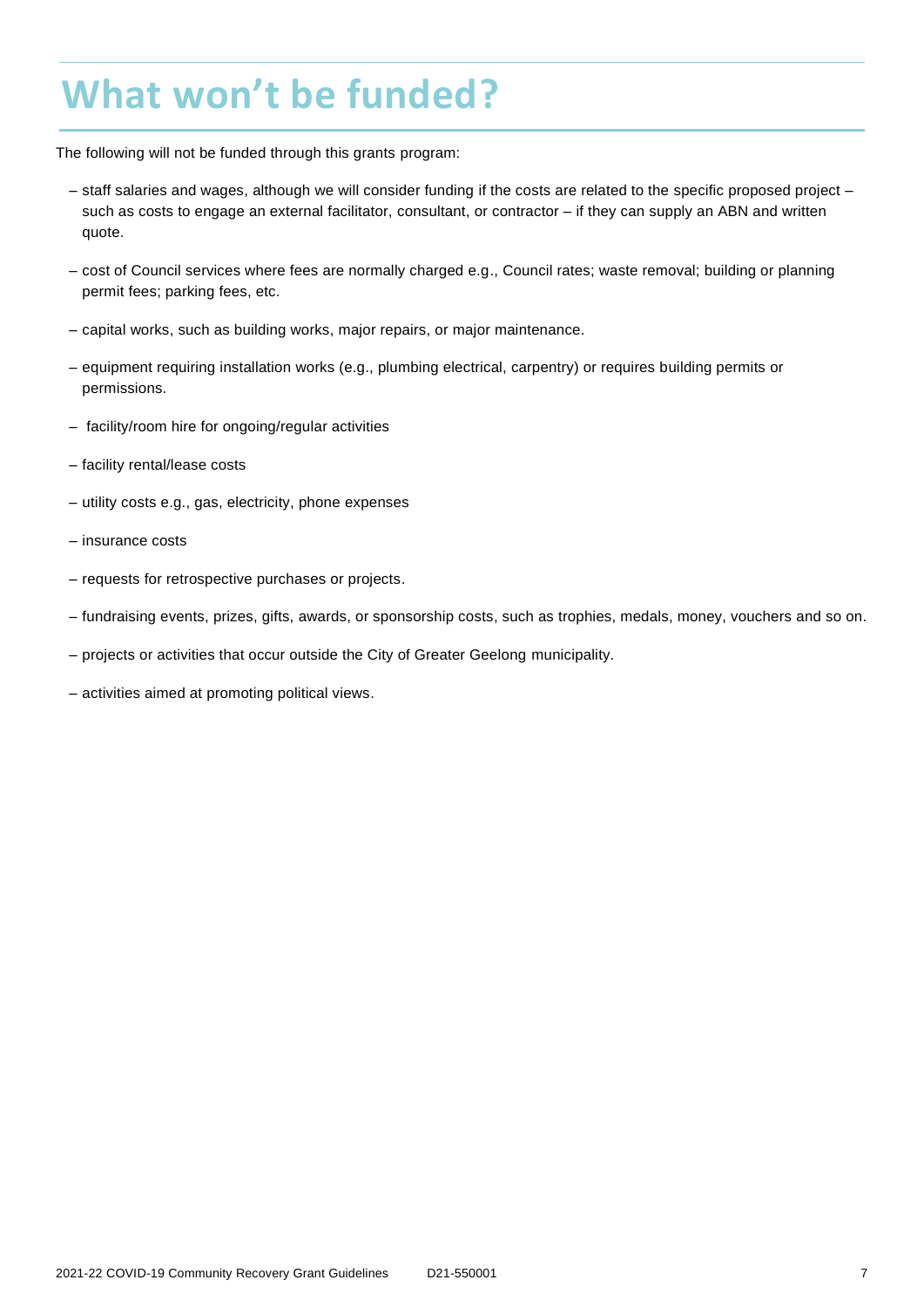### <span id="page-7-0"></span>**How are applications assessed?**

Our regular assessment process has been streamlined to encourage a quick turnaround of funds. All applications received will therefore go through the following assessment process:

- Pre-eligibility checks –applications are checked against the criteria on to determine their eligibility.
- Internal panel assessment eligible applications will be assessed according to the assessment criteria (see table below).
- Executive review and endorsement executives will review the panel's recommendation and determine the outcome.

### <span id="page-7-1"></span>**ASSESSMENT CRITERIA**

Applications will be assessed on a weighted average scoring system, as shown in the table below:

| <b>CLEVER AND CREATIVE COMMUNITY PROJECTS</b> |                                                                                                                                                                                                                                        |  |  |
|-----------------------------------------------|----------------------------------------------------------------------------------------------------------------------------------------------------------------------------------------------------------------------------------------|--|--|
| Key criteria - weighting                      | What we look for when assessing a project grant application                                                                                                                                                                            |  |  |
| Well-planned project - 30%                    | The application must demonstrate:                                                                                                                                                                                                      |  |  |
|                                               | • clear reasons why the grant is needed.                                                                                                                                                                                               |  |  |
|                                               | an explanation of how the proposed project or equipment purchases will assist the Geelong<br>community to recover from changes caused by the pandemic and /or assist to comply with,<br>COVID-19 related restrictions or requirements. |  |  |
|                                               | • a clear description of where the proposed project will be located, and who will participate.                                                                                                                                         |  |  |
|                                               | • if equipment is to be purchased, where it will be located and who will have access to it.                                                                                                                                            |  |  |
|                                               | • supporting evidence to show that any required insurances, permits, and approvals relevant<br>to the project have been obtained.                                                                                                      |  |  |
|                                               | a clear, well-balanced budget, with supporting evidence to satisfactorily justify costs e.g.,<br>quotes                                                                                                                                |  |  |
| Community impact - 70%                        | The application must demonstrate how the project or activity aligns and contributes to the<br>clever and creative community-led vision for Greater Geelong.                                                                            |  |  |
|                                               | The application must also demonstrate how it will help achieve one or more of the following:                                                                                                                                           |  |  |
|                                               | • strengthen an organisation or group's capacity to deliver existing or new programs.                                                                                                                                                  |  |  |
|                                               | • provide or generate additional services for the community.                                                                                                                                                                           |  |  |
|                                               | • improve health (mental and/or physical) and safety in our community.                                                                                                                                                                 |  |  |
|                                               | strengthen community relationships, reduce isolation, and encourage active participation in<br>community life.                                                                                                                         |  |  |
|                                               | • increase community knowledge and capacity to use and embrace digital technologies.                                                                                                                                                   |  |  |
|                                               | • improve access to programs for people of all abilities.                                                                                                                                                                              |  |  |

#### <span id="page-7-2"></span>**PRIORITISING APPLICATIONS**

If the total request for funding exceeds the grant funds available, we will prioritise:

- Applications that have not received funding from the City in the previous financial year.
- Applications from organisation that do not receive funding from electronic gaming machines.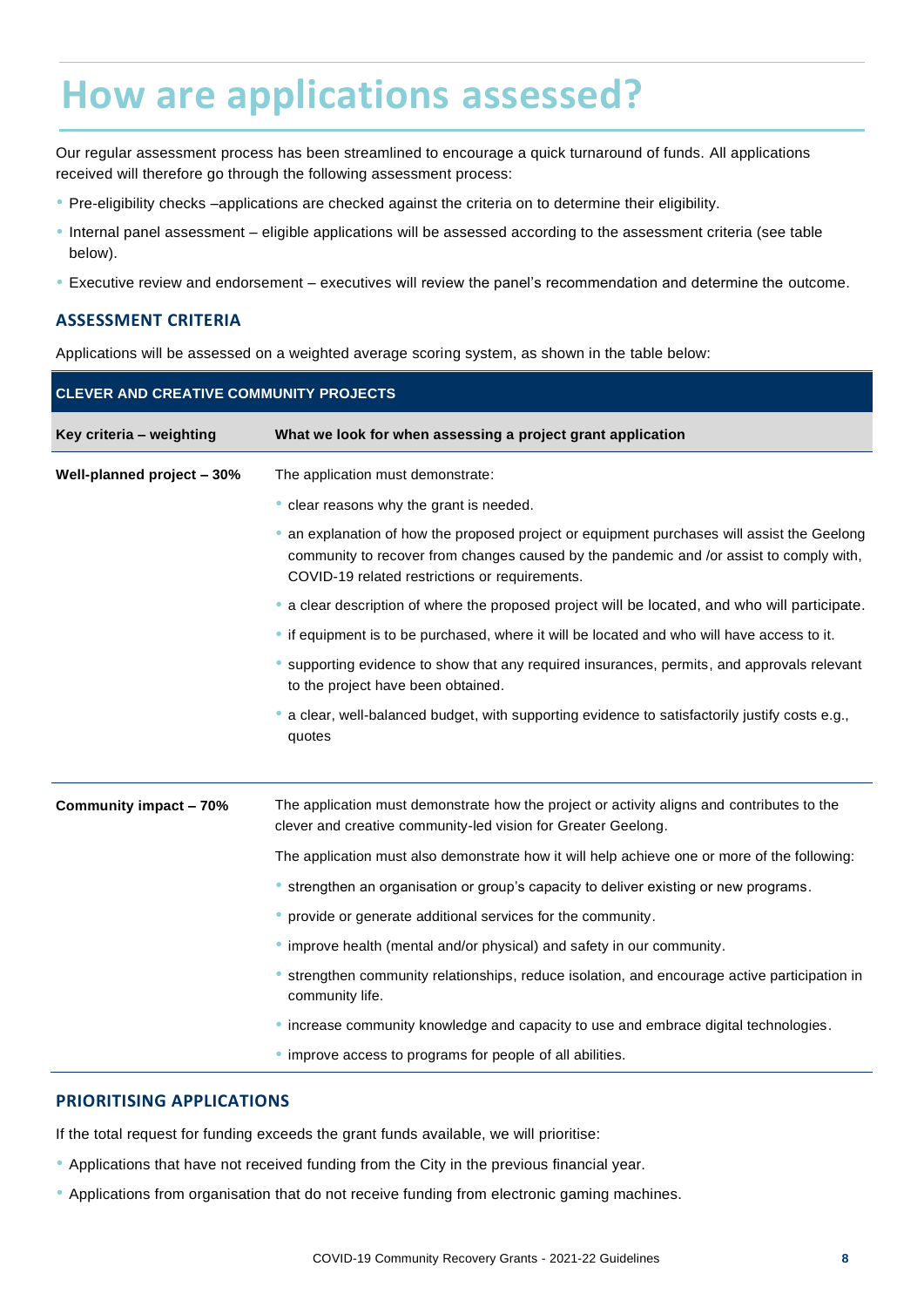# <span id="page-8-0"></span>**What happens next?**

### <span id="page-8-1"></span>**IF YOUR APPLICATION IS SUCCESSFUL**

Successful applicants will be notified in writing within one week after funding recommendations are endorsed.

If you are successful, you will be sent a funding agreement explaining the terms and conditions of our offer. Once you sign and return the agreement, we will send your funding within 30 working days.

### <span id="page-8-2"></span>**IF YOUR APPLICATION IS UNSUCCESSFUL**

Unsuccessful applicants will be notified in writing. If you would like further feedback on why your application was unsuccessful, please contact [communitygrants@geelongcity.vic.gov.au](mailto:communitygrants@geelongcity.vic.gov.au)

If there are funds remaining in the grant pool, we may choose to offer a second round of grants. While unsuccessful applicants are eligible to reapply, we would recommend revising the application to make sure it fits the assessment criteria before doing so.

### <span id="page-8-3"></span>**FUNDING AGREEMENTS**

Successful grant applicants will be required to enter into a funding agreement that will establish:

- a. the terms and conditions of funding;
- b. the details of the activity;
- c. the deliverables;
- d. acquittal, evaluation and reporting requirements; and
- e. the schedule of payments.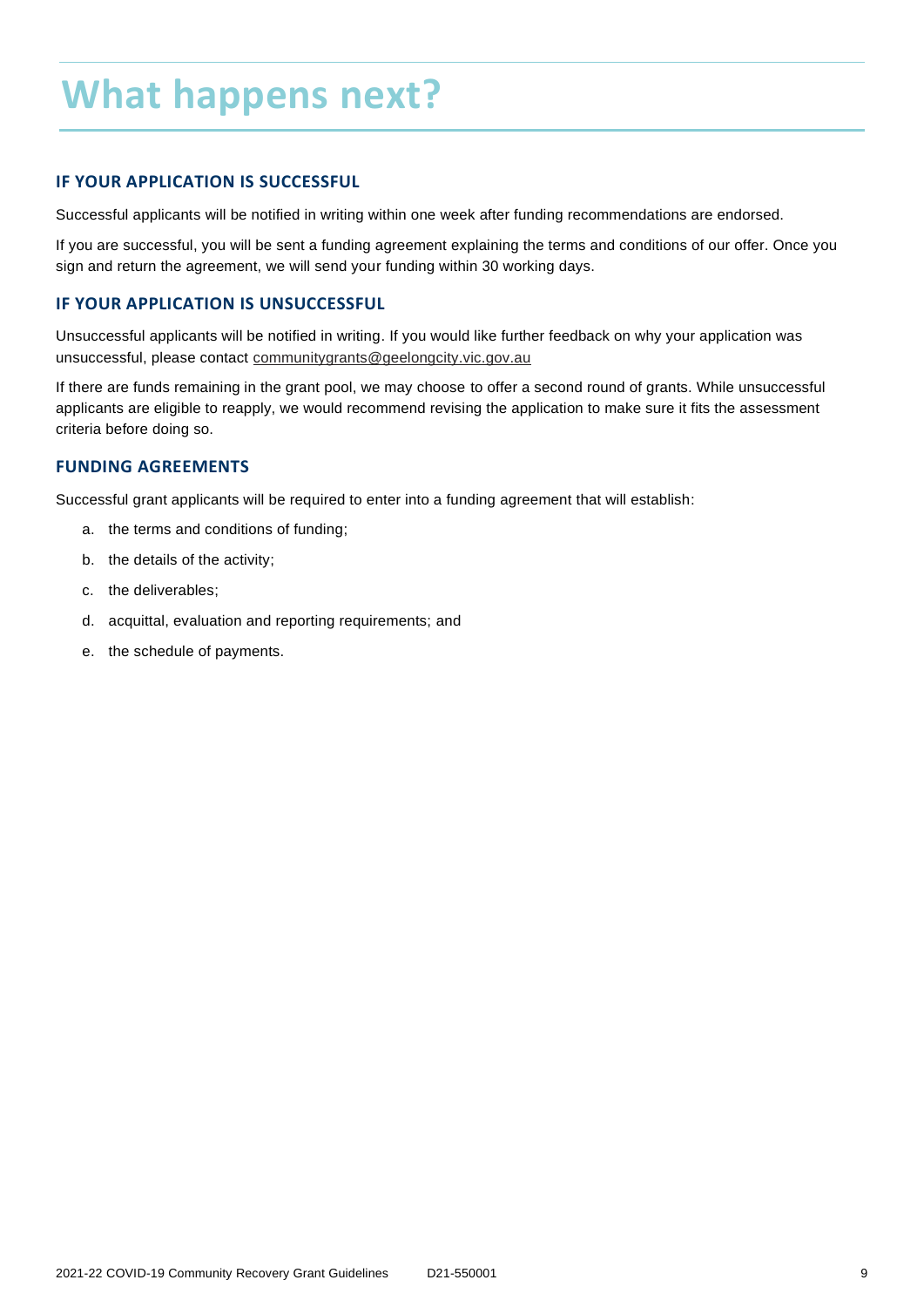# <span id="page-9-0"></span>**General Information**

**The following information applies to all City of Greater Geelong grants.** 

### <span id="page-9-1"></span>**GRANT ALLOCATION INFORMATION**

A single project, event, activity or program will only be funded in one grant program category within a given financial year. This means we will not fund part of a project in one grant program, and part in another.

Applications can be made to multiple grant programs for relevant and distinct projects or programs.

Priority will be given to applicants that did not receive funding in the previous financial year.

Projects or programs that have already commenced prior to the application submission may not be eligible under some grant programs, please refer to individual grant guidelines or contact the Grants team for clarification.

Grant amounts allocated are specific to the grant category as detailed in each individual program guidelines.

Grant amounts offered to successful applicants are based on outcomes determined during the assessment process and in line with budget limitations.

As grants are a competitive process, not all applications will necessarily be funded even if they are eligible. In some cases, applicants may also be offered partial funding to run a reduced or modified project.

### <span id="page-9-2"></span>**ACKNOWLEDGEMENT, PROMOTION AND MARKETING**

Successful grant applicants must acknowledge The City of Greater Geelong as a funding source on marketing and publicity material and include the City's official logo with the following wording: 'This project is supported by the City of Greater Geelong Community Grants.

A logo will be supplied via email to successful applicants.

Applicants are advised to contact the City's Communication and Marketing team on 5272 4803 to arrange for approval of proofs of all marketing materials before production.

Unauthorised use of the City of Greater Geelong logo or inappropriate attribution may result in the Funded Applicant being ineligible to apply for further grants.

### <span id="page-9-3"></span>**ACQUITTAL, EVALUATION AND REPORTING**

The acquittal, evaluation and reporting requirements will be confirmed with successful applicants as relevant to individual grant programs and be reasonable and commensurate with the purpose and amount of funding.

An online acquittal, evaluation template form will be provided to the funding recipient.

Where progress payments form part of the funding allocation arrangement, an online Milestone Progress Report template will be provided for the funding recipient to complete to demonstrate the agreed deliverables have been achieved prior to the release of the next scheduled payment.

Council officers may request meetings with the Applicant to check progress or undertake an independent audit of the books and records of the Applicant as they relate directly to the grant.

Accurate financial records of the recipient organisation must be maintained and made available to Council in the event of any further audit by Council into the use of the grant.

Organisations that do not submit a completed acquittal/evaluation form, including provision of an accurate statement of actual expenditure of funds will be ineligible to apply to City of Greater Geelong for future grants.

#### <span id="page-9-4"></span>**INSURANCE**

If required, applicants must arrange Public Liability Insurance (PLI) to cover the activity detailed in the grant application and include a PLI Certificate of Currency with their application. Applicants using an Auspice would include a certificate from the Auspice organisation.

A policy statement or receipt of payment is not an acceptable substitute for the Certificate of Currency.